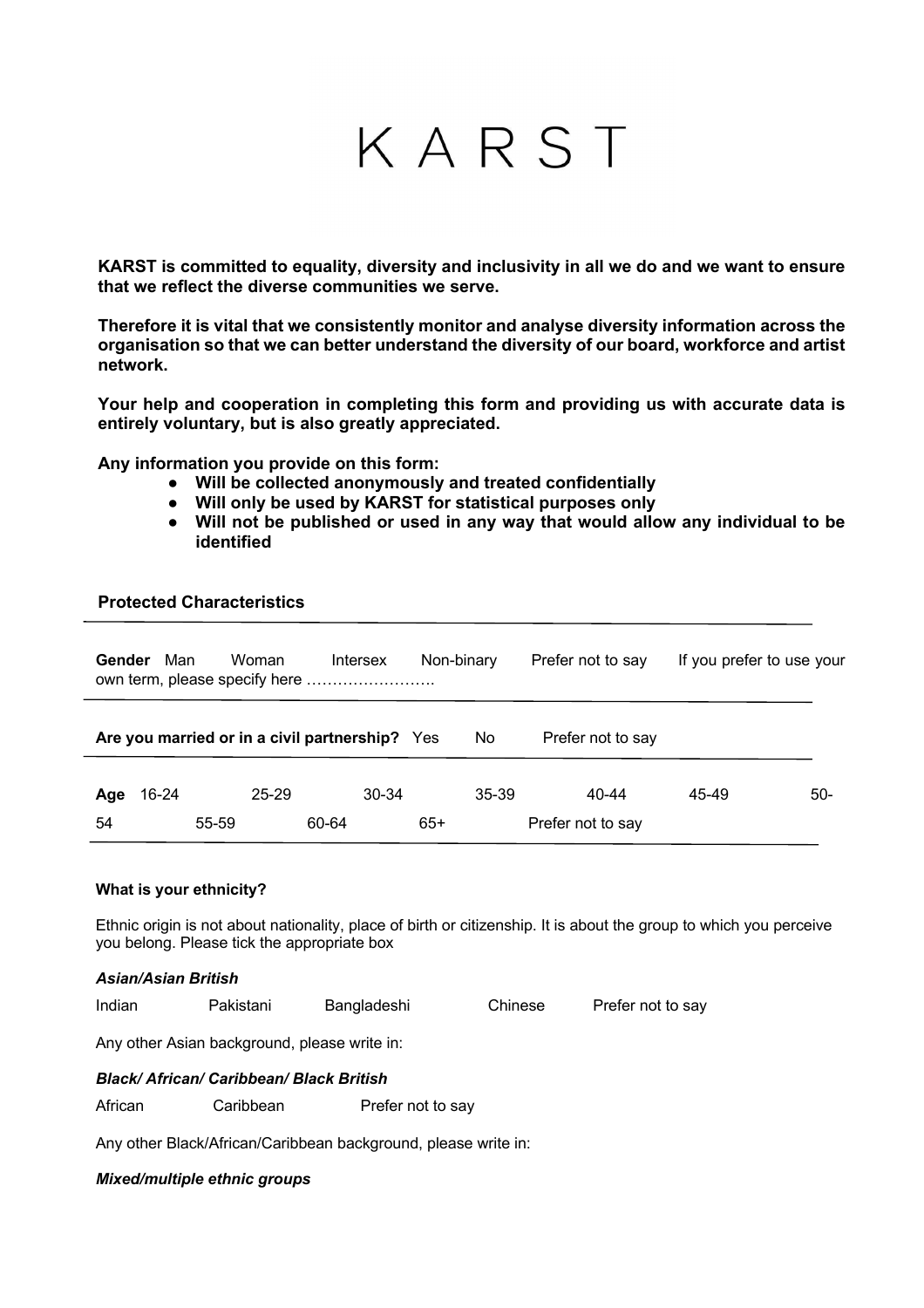| White and Black Caribbean                                             |                                              |          | White and Black African | White and Asian | Prefer not |  |
|-----------------------------------------------------------------------|----------------------------------------------|----------|-------------------------|-----------------|------------|--|
| to say                                                                | Any other mixed background, please write in: |          |                         |                 |            |  |
| White                                                                 |                                              |          |                         |                 |            |  |
| English                                                               | Welsh                                        | Scottish | Northern Irish          | Irish           |            |  |
| <b>British</b>                                                        | Gypsy or Irish Traveller                     |          | Prefer not to say       |                 |            |  |
| Other ethnic group                                                    | Any other white background, please write in: |          |                         |                 |            |  |
| Prefer not to say<br>Any other ethnic group, please write in:<br>Arab |                                              |          |                         |                 |            |  |
|                                                                       |                                              |          |                         |                 |            |  |

#### **Do you consider yourself to have a disability or health condition?**

Yes No Prefer not to say

What is the effect or impact of your disability or health condition on your ability to give your best at work? Please write in here:

The information in this form is for monitoring purposes only. If you believe you need a 'reasonable adjustment', then please discuss this with your manager, or the manager running the recruitment process if you are a job applicant.

#### **Which of the following best describes how you think of yourself?**

| Heterosexual      | Gav | Lesbian | Bisexual                                                |
|-------------------|-----|---------|---------------------------------------------------------|
| Prefer not to say |     |         | If you prefer to use your own term, please specify here |
|                   |     |         |                                                         |
|                   |     |         |                                                         |

# **What is your religion or belief?**

| No religion or belief |      | <b>Buddhist</b>   | Christian                                     | Hindu | Jewish |
|-----------------------|------|-------------------|-----------------------------------------------|-------|--------|
| Muslim                | Sikh | Prefer not to say | If other religion or belief, please write in: |       |        |

# **Social Mobility Socio-economic background can, but shouldn't, be a barrier to success. Socioeconomic background is not a protected characteristic, however at KARST we want to ensure that we are also addressing social mobility alongside other diversity characteristics.**

### **What type of school did you attend when you were aged about 14?**

| A state-run or state-funded school that was not selective (eg a comprehensive school)                 |                                     |                         |            |       |  |  |  |
|-------------------------------------------------------------------------------------------------------|-------------------------------------|-------------------------|------------|-------|--|--|--|
| A state-run or state-funded school that was selective on academic, faith or other grounds (eg Grammar |                                     |                         |            |       |  |  |  |
| School)                                                                                               | An independent or fee-paying school | A school outside the UK | Don't know | Other |  |  |  |

Prefer not to say

#### **What are the highest levels of qualifications achieved by your parents or guardians?**

At least one has a degree level qualification Qualifications below degree level